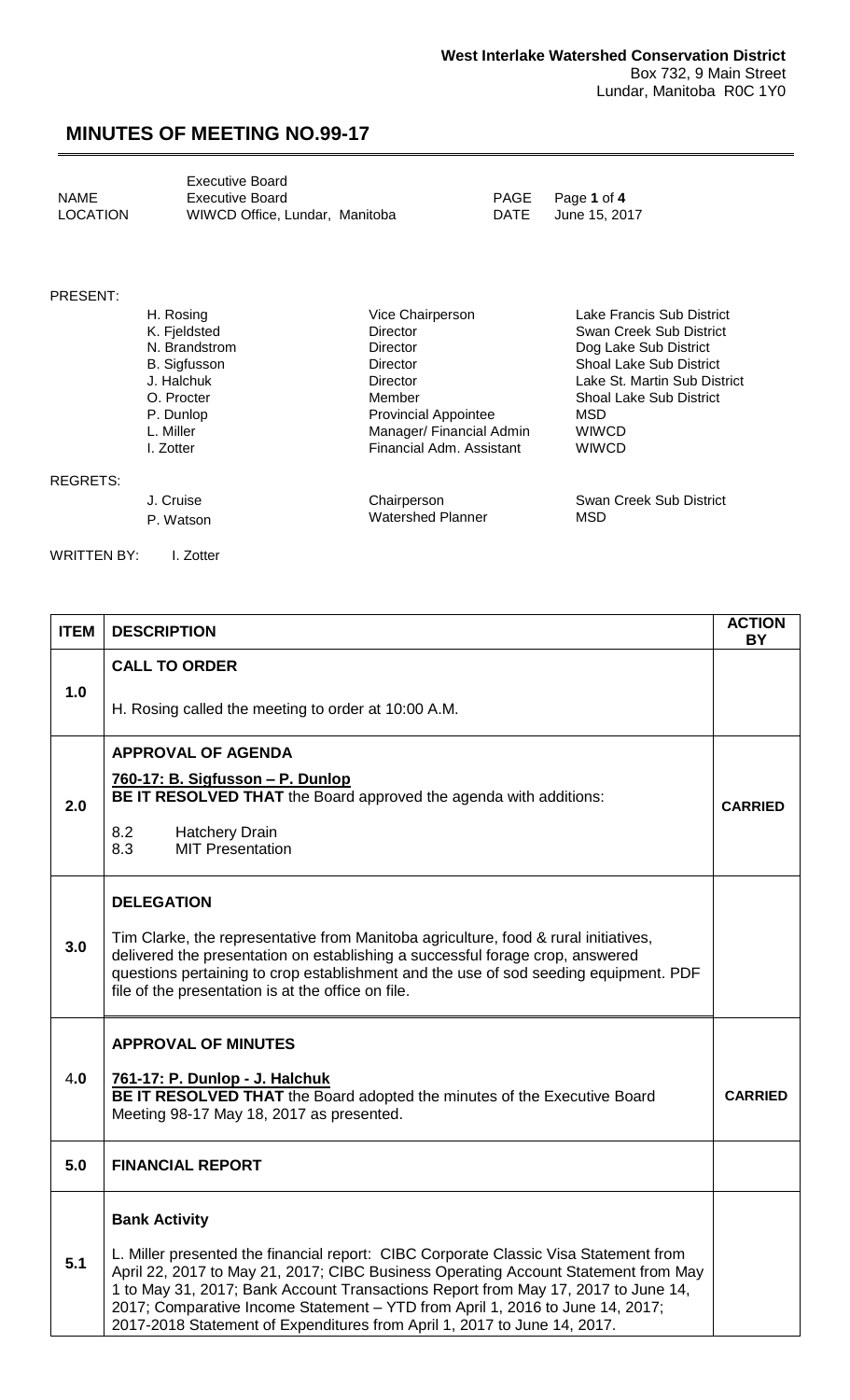<span id="page-1-0"></span>

|                 | Executive Board                |      |                  |
|-----------------|--------------------------------|------|------------------|
| NAME            | Executive Board                |      | PAGE Page 2 of 4 |
| <b>LOCATION</b> | WIWCD Office, Lundar, Manitoba | DATE | June 15, 2017    |

|     | 762-17: B. Sigfusson - N. Brandstrom<br>BE IT RESOLVED THAT the Board approved the expenses of \$13,398.71 (cheques #<br>3001 - 3016), CIBC Corporate Classic Visa Statement from April 22, 2017 to May 21,<br>2017; CIBC Business Operating Account Statement from May 1 to May 31, 2017; Bank<br>Account Transactions Report from May 17, 2017 to June 14, 2017; Comparative<br>Income Statement - YTD from April 1, 2016 to June 14, 2017; 2017-2018 Statement of<br>Expenditures from April 1, 2017 to June 14, 2017.        | <b>CARRIED</b> |
|-----|----------------------------------------------------------------------------------------------------------------------------------------------------------------------------------------------------------------------------------------------------------------------------------------------------------------------------------------------------------------------------------------------------------------------------------------------------------------------------------------------------------------------------------|----------------|
| 6.0 | <b>SUB DISTRICT RECOMMENDATIONS</b><br>O. Procter, member of the Shoal Lake Sub District and the representative from the rural<br>municipality of Woodlands, informed the Board of Directors that the RM of Woodlands<br>will be contacting the WIWCD regarding previously installed Spawning Shoals at Shoal<br>Lake.                                                                                                                                                                                                           |                |
| 7.0 | <b>OLD BUSINESS</b>                                                                                                                                                                                                                                                                                                                                                                                                                                                                                                              |                |
| 7.1 | Integrated Watershed Management plan (IWMP)<br>The Project Management Team (PMT) meeting will be rescheduled. Date to be<br>determined.                                                                                                                                                                                                                                                                                                                                                                                          |                |
| 7.2 | <b>Audit</b><br>L. Miller updated the Board on the 2016-2017 Audit and presented copies of Financial<br>Statements. The Board reviewed the financial statements.<br>763-17: P. Dunlop - J. Halchuk<br>BE IT RESOLVED THAT the Board approved presented Financial Statements of 2016-<br>2017 Audit.                                                                                                                                                                                                                              | <b>CARRIED</b> |
| 7.3 | <b>Conservation Agreement</b><br>The Letter has been sent to the rural municipality of West Interlake, the respond has not<br>been received yet.                                                                                                                                                                                                                                                                                                                                                                                 |                |
| 7.4 | <b>Winter Watering System Applications</b><br>Two applications for the Off Site Winter Watering Systems were submitted. The project<br>sites have been inspected and found suitable. One applicant out of two submitted<br>applications received financial assistance from the WIWCD in the past. The Board<br>decided to postpone the approval of this application.<br>764-17: B. Sigfusson - K. Fjeldsted<br>BE IT RESOLVED THAT the Board approved D. Hueging application for the Off Site<br>Winter Watering System Program. | <b>CARRIED</b> |
| 7.5 | <b>Composters</b><br>Fifty (50) composting bins have been ordered, order has been received. Ten (10)<br>composting bins were sold to East Interlake Conservation District at the purchasing price.                                                                                                                                                                                                                                                                                                                               |                |
| 7.6 | <b>Copier</b>                                                                                                                                                                                                                                                                                                                                                                                                                                                                                                                    |                |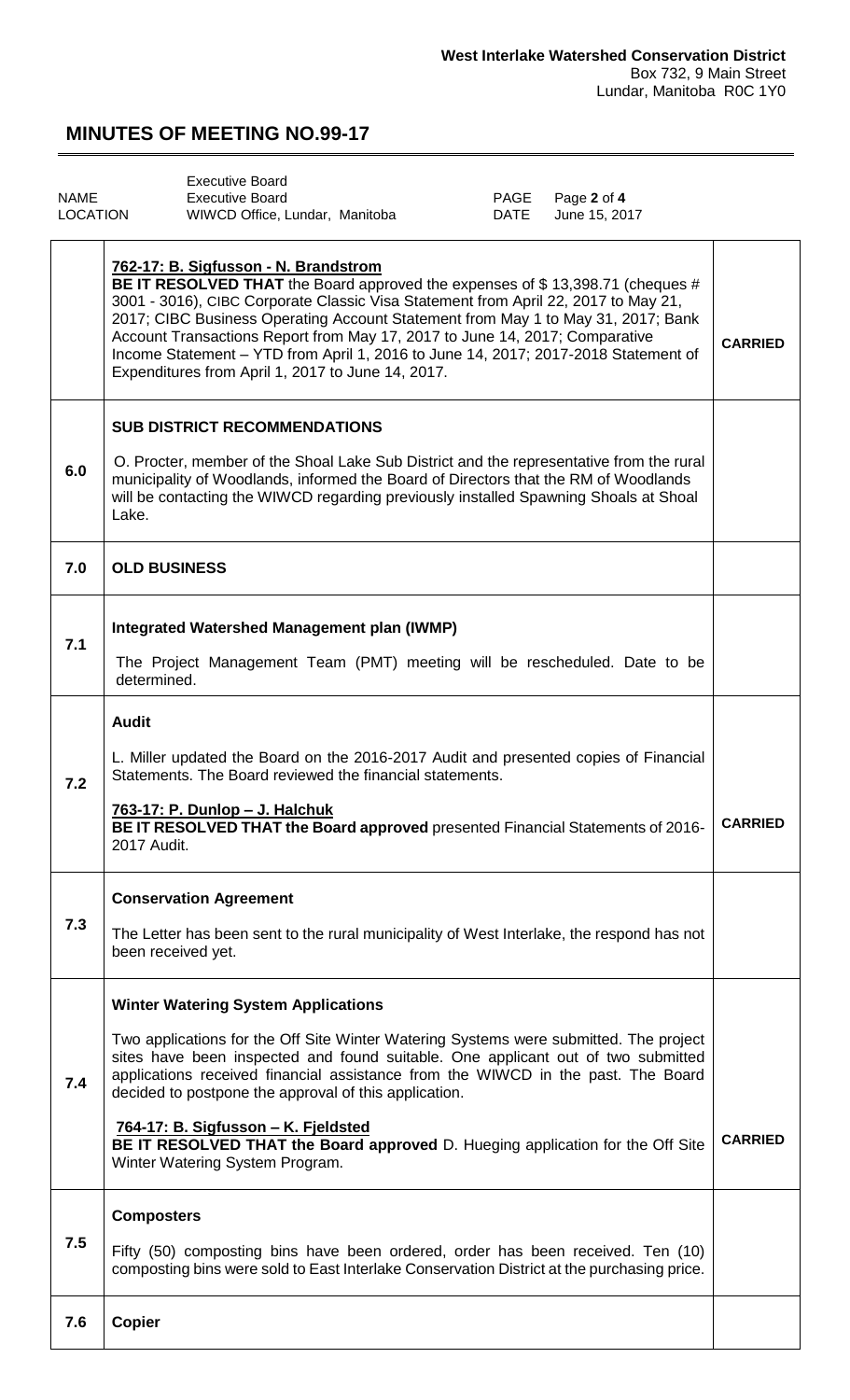<span id="page-2-0"></span>

| <b>NAME</b><br><b>LOCATION</b> | <b>Executive Board</b><br><b>Executive Board</b><br>WIWCD Office, Lundar, Manitoba                                                                                                                                                                                                                                                                                                                                                                                                                                                                                                                                                                                                                                                                    | PAGE<br>DATE | Page 3 of 4<br>June 15, 2017 |                |
|--------------------------------|-------------------------------------------------------------------------------------------------------------------------------------------------------------------------------------------------------------------------------------------------------------------------------------------------------------------------------------------------------------------------------------------------------------------------------------------------------------------------------------------------------------------------------------------------------------------------------------------------------------------------------------------------------------------------------------------------------------------------------------------------------|--------------|------------------------------|----------------|
|                                | The representatives from Bridgeport and Ricoh Canada were contacted to discuss further<br>options. Inquiry was made:<br>$\checkmark$ to the Bridgeport regarding the cost of shipping Konica Minolta back to the<br>warehouse and to discontinue the Lease<br>$\checkmark$ to the Ricoh Canada regarding the cost to install previously purchased Ricoh<br>Aficio MP 2800 at the office.<br>Quotes have not been received yet. The WIWCD must made an assessment of the Ricoh<br>Aficio MP 2800 machine in order to determine if the machine is in working condition.<br>765-17: J. Halchuk - B. Sigfusson<br>BE IT RESOLVED THAT the Board approved to place a Service call with Ricoh Canada<br>to make an assessment on the C 2800 office machine. |              |                              | <b>CARRIED</b> |
| 8.0                            | <b>NEW BUSINESS</b>                                                                                                                                                                                                                                                                                                                                                                                                                                                                                                                                                                                                                                                                                                                                   |              |                              |                |
| 8.1                            | <b>Advertising</b><br>The WIWCD received proposals to place an advertisement through "Giving Back to Your<br>Community 2017" offer with the Express Weekly News. This promotion will allow the<br>WIWCD to support multiple events: Canada 150 Portrait Collage, Graduation, School<br>Bus Safety, Fire Prevention, Breast Cancer Awareness, Remembrance Day and New<br>Year Eve - Don't Drink & Drive at \$47.00 each. The Board requested to place an<br>advertisement in the Stonewell Teulon Tribune as well.                                                                                                                                                                                                                                     |              |                              |                |
|                                | 766-17: B. Sigfusson - J. Halchuk<br>BE IT RESOLVED THAT the Board approved to place an advertisement in the Express<br>Weekly News as a participation in the "Giving Back to Your Community" promotion.                                                                                                                                                                                                                                                                                                                                                                                                                                                                                                                                              |              |                              | <b>CARRIED</b> |
| 8.2                            | <b>Hatchery Drain</b><br>The Board passed the motion to install spawning shoals at Hatchery Drain in the past.<br>Due to weather conditions the spawning shoals were not installed up to this date. B.<br>Sigfusson, K. Fjeldsted, N. Brandstrom and L. Miller will check the drain and will make<br>an assessment if the conditions are favorable to complete the project this year.                                                                                                                                                                                                                                                                                                                                                                 |              |                              |                |
| 8.3                            | Manitoba Infrastructure and Transportation (MIT) Presentation.<br>Manitoba Infrastructure and representatives from the consulting engineers of<br>Kontzamanis Graumann Smith MacMillan Inc. will be hosting an open house<br>concerning the proposed construction plans of the Lake Manitoba and Lake ST. Martin<br>outlet channels. The Open House will take place in the Moosehorn on June 29, 2017.<br>Staff to contact M. Allard and to invite him to the Executive Board Meeting for a<br>discussion pertaining possible involvement of the WIWCD in this project.                                                                                                                                                                               |              |                              |                |
| 9.0                            | <b>REPORTS</b>                                                                                                                                                                                                                                                                                                                                                                                                                                                                                                                                                                                                                                                                                                                                        |              |                              |                |
| 9.1                            | Chairperson<br>N/A                                                                                                                                                                                                                                                                                                                                                                                                                                                                                                                                                                                                                                                                                                                                    |              |                              |                |
| 9.2                            | <b>MCDA Rep Report</b>                                                                                                                                                                                                                                                                                                                                                                                                                                                                                                                                                                                                                                                                                                                                |              |                              |                |
|                                | H. Rosing presented brief verbal update.                                                                                                                                                                                                                                                                                                                                                                                                                                                                                                                                                                                                                                                                                                              |              |                              |                |